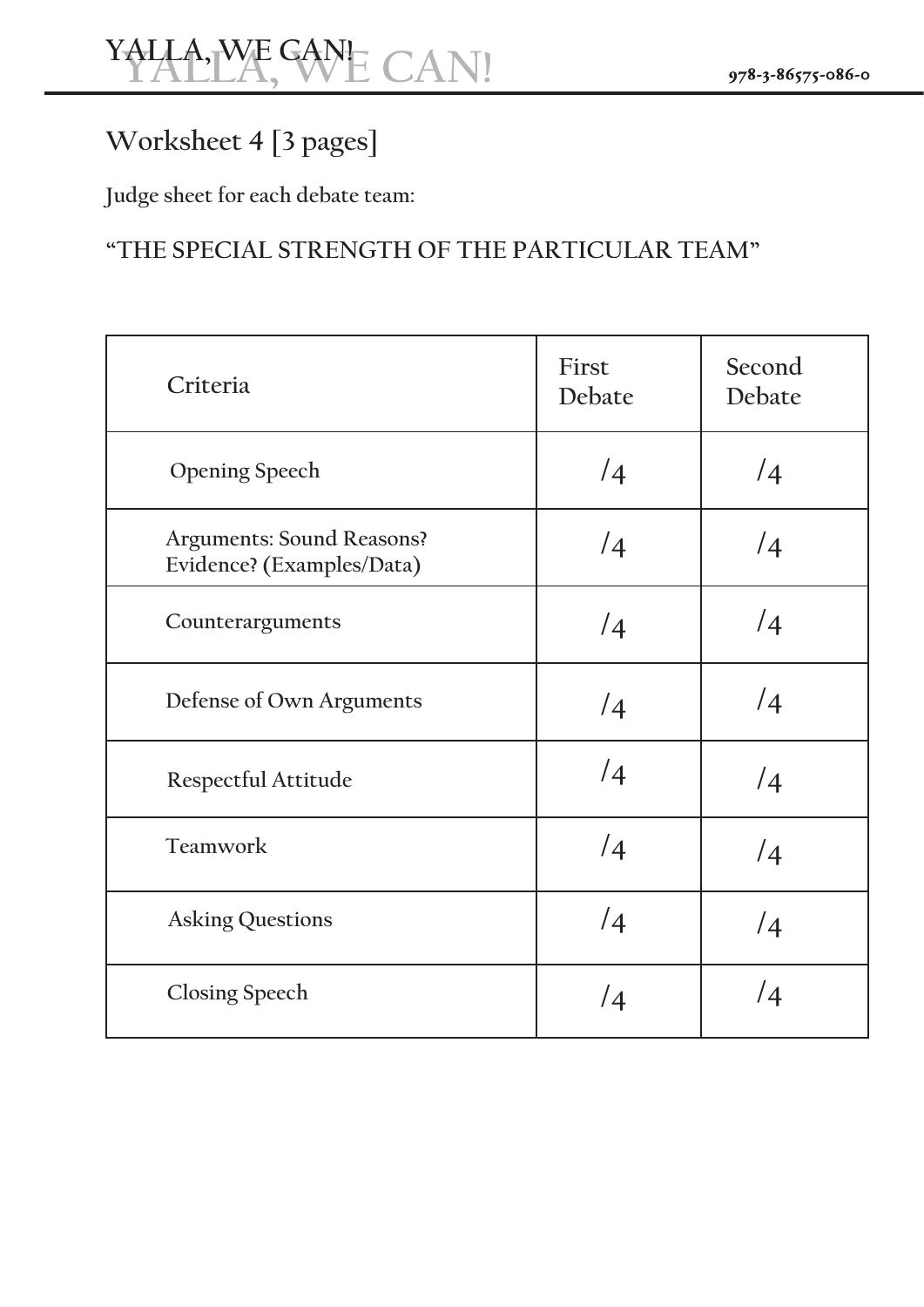# $YALLA, WE GAN E$  CAN!

#### **TEAMWORK**

Level 4: Organized work within their team effectively Level 3: Internal cooperation mostly well done with only minor problems Level 2: In some parts teamwork not well organized Level 1: Fighting each other within their own team repeatedly

#### **ASKING QUESTIONS**

Level 4: All questions are sharp and direct Level 3: Most questions are challenging Level 2: In some parts, questions repeat what already has been debated Level 1: Unchallenging questions throughout

#### CLOSING SPEECH:

Level 4: Completely clear and persuasive Level 3: Mostly clear and in parts persuasive Level 2: Clear in some parts, but less persuasive Level 1: Unclear throughout and not persuasive